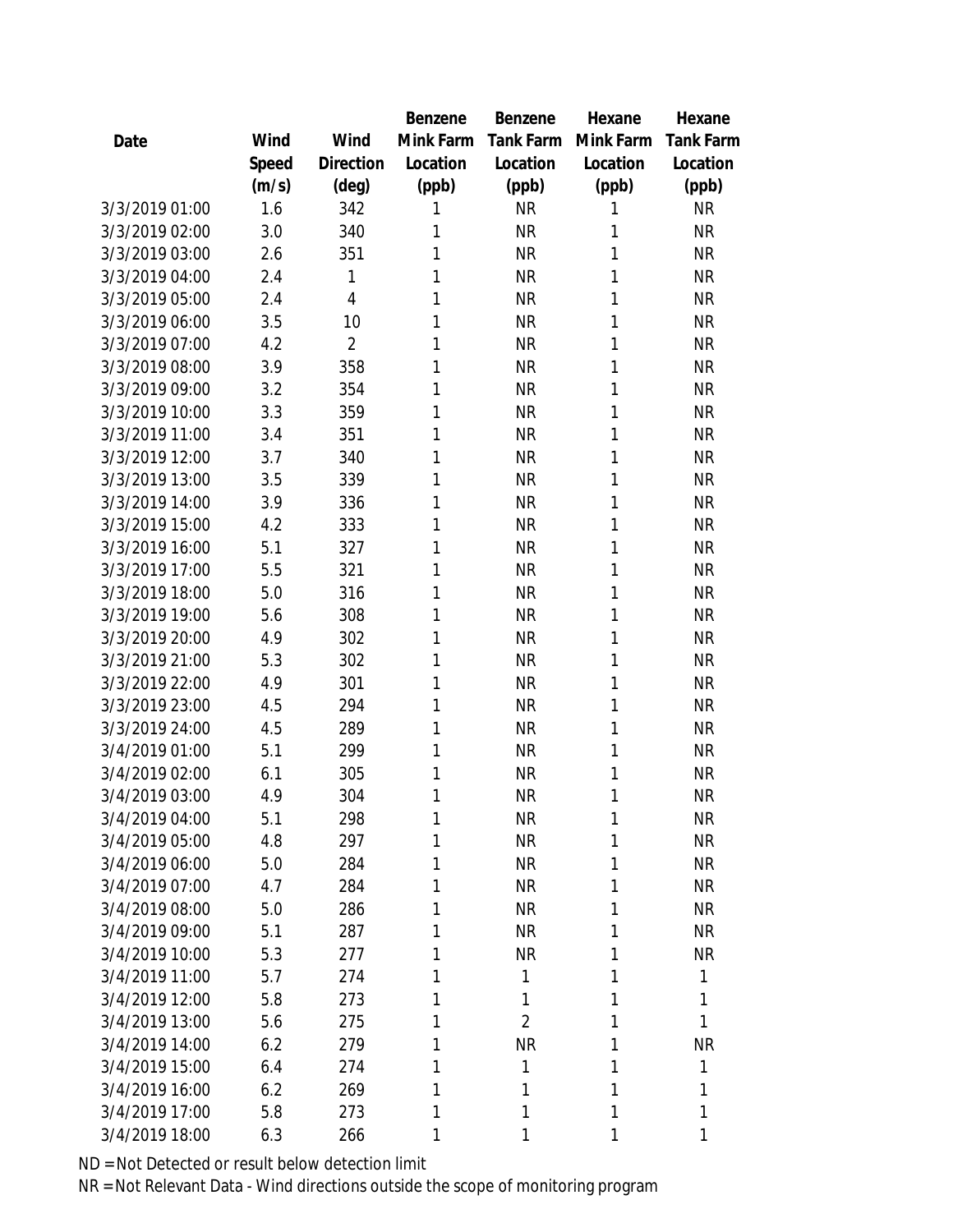|                |       |           | Benzene   | <b>Benzene</b> | Hexane    | Hexane         |
|----------------|-------|-----------|-----------|----------------|-----------|----------------|
| Date           | Wind  | Wind      | Mink Farm | Tank Farm      | Mink Farm | Tank Farm      |
|                | Speed | Direction | Location  | Location       | Location  | Location       |
|                | (m/s) | (deg)     | (ppb)     | (ppb)          | (ppb)     | (ppb)          |
| 3/4/2019 19:00 | 5.9   | 273       | 1         | 1              |           | 1              |
| 3/4/2019 20:00 | 5.0   | 272       | 1         | 1              | 1         | 1              |
| 3/4/2019 21:00 | 4.8   | 268       | 1         | 1              | 1         | 1              |
| 3/4/2019 22:00 | 5.3   | 270       | 1         | 1              | 1         | 1              |
| 3/4/2019 23:00 | 4.8   | 267       | 1         | 1              | 1         | 1              |
| 3/4/2019 24:00 | 5.4   | 265       | 1         | $\overline{2}$ | 1         | 1              |
| 3/5/2019 01:00 | 5.4   | 267       | 1         | $\overline{2}$ | 1         | 1              |
| 3/5/2019 02:00 | 5.4   | 258       | 1         | $\overline{2}$ | 1         | 1              |
| 3/5/2019 03:00 | 5.3   | 246       | 1         | $\overline{2}$ | 1         | 1              |
| 3/5/2019 04:00 | 6.5   | 253       | 1         | 1              | 1         | 1              |
| 3/5/2019 05:00 | 6.3   | 255       | 1         | $\overline{2}$ | 1         | 1              |
| 3/5/2019 06:00 | 5.7   | 254       | 1         | 3              | 1         | $\overline{2}$ |
| 3/5/2019 07:00 | 5.7   | 256       | 1         | $\overline{2}$ | 1         | 1              |
| 3/5/2019 08:00 | 4.8   | 260       | 1         | $\overline{2}$ | 1         | 1              |
| 3/5/2019 09:00 | 5.2   | 283       | 1         | <b>NR</b>      | 1         | <b>NR</b>      |
| 3/5/2019 10:00 | 5.2   | 283       | 1         | <b>NR</b>      | 1         | <b>NR</b>      |
| 3/5/2019 11:00 | 5.7   | 281       | 1         | <b>NR</b>      | 1         | <b>NR</b>      |
| 3/5/2019 12:00 | 5.8   | 294       | 1         | <b>NR</b>      | 1         | <b>NR</b>      |
| 3/5/2019 13:00 | 6.0   | 301       | 1         | <b>NR</b>      | 1         | <b>NR</b>      |
| 3/5/2019 14:00 | 6.0   | 304       | 1         | <b>NR</b>      | 1         | <b>NR</b>      |
| 3/5/2019 15:00 | 6.7   | 294       | 1         | <b>NR</b>      | 1         | <b>NR</b>      |
| 3/5/2019 16:00 | 6.7   | 289       | 1         | <b>NR</b>      | 1         | <b>NR</b>      |
| 3/5/2019 17:00 | 6.8   | 286       | 1         | <b>NR</b>      | 1         | <b>NR</b>      |
| 3/5/2019 18:00 | 7.1   | 281       | 1         | <b>NR</b>      | 1         | <b>NR</b>      |
| 3/5/2019 19:00 | 6.4   | 286       | 1         | <b>NR</b>      | 1         | <b>NR</b>      |
| 3/5/2019 20:00 | 5.8   | 286       | 1         | <b>NR</b>      | 1         | <b>NR</b>      |
| 3/5/2019 21:00 | 6.2   | 287       | 1         | <b>NR</b>      | 1         | <b>NR</b>      |
| 3/5/2019 22:00 | 6.0   | 301       | 1         | <b>NR</b>      | 1         | <b>NR</b>      |
| 3/5/2019 23:00 | 5.1   | 300       | 1         | <b>NR</b>      | 1         | <b>NR</b>      |
| 3/5/2019 24:00 | 5.8   | 305       | 1         | <b>NR</b>      | 1         | <b>NR</b>      |
| 3/6/2019 01:00 | 5.6   | 304       | 1         | <b>NR</b>      | 1         | <b>NR</b>      |
| 3/6/2019 02:00 | 4.8   | 303       | 1         | <b>NR</b>      | 1         | <b>NR</b>      |
| 3/6/2019 03:00 | 3.7   | 299       | 1         | <b>NR</b>      | 1         | <b>NR</b>      |
| 3/6/2019 04:00 | 3.2   | 292       | 1         | <b>NR</b>      | 1         | <b>NR</b>      |
| 3/6/2019 05:00 | 3.5   | 281       | 1         | <b>NR</b>      | 1         | <b>NR</b>      |
| 3/6/2019 06:00 | 2.8   | 271       | 1         | 1              | 1         | 1              |
| 3/6/2019 07:00 | 2.6   | 262       | 1         | 1              | 1         | $\mathbf{1}$   |
| 3/6/2019 08:00 | 3.1   | 257       | 1         | 3              | 1         | $\overline{2}$ |
| 3/6/2019 09:00 | 3.2   | 256       | 1         | 1              | 1         | 1              |
| 3/6/2019 10:00 | 4.0   | 258       | 1         | $\overline{2}$ | 1         | 1              |
| 3/6/2019 11:00 | 4.7   | 260       | 1         | $\overline{2}$ | 1         | 1              |
| 3/6/2019 12:00 | 4.9   | 247       | 1         | 1              | 1         | 1              |
|                |       |           |           |                |           |                |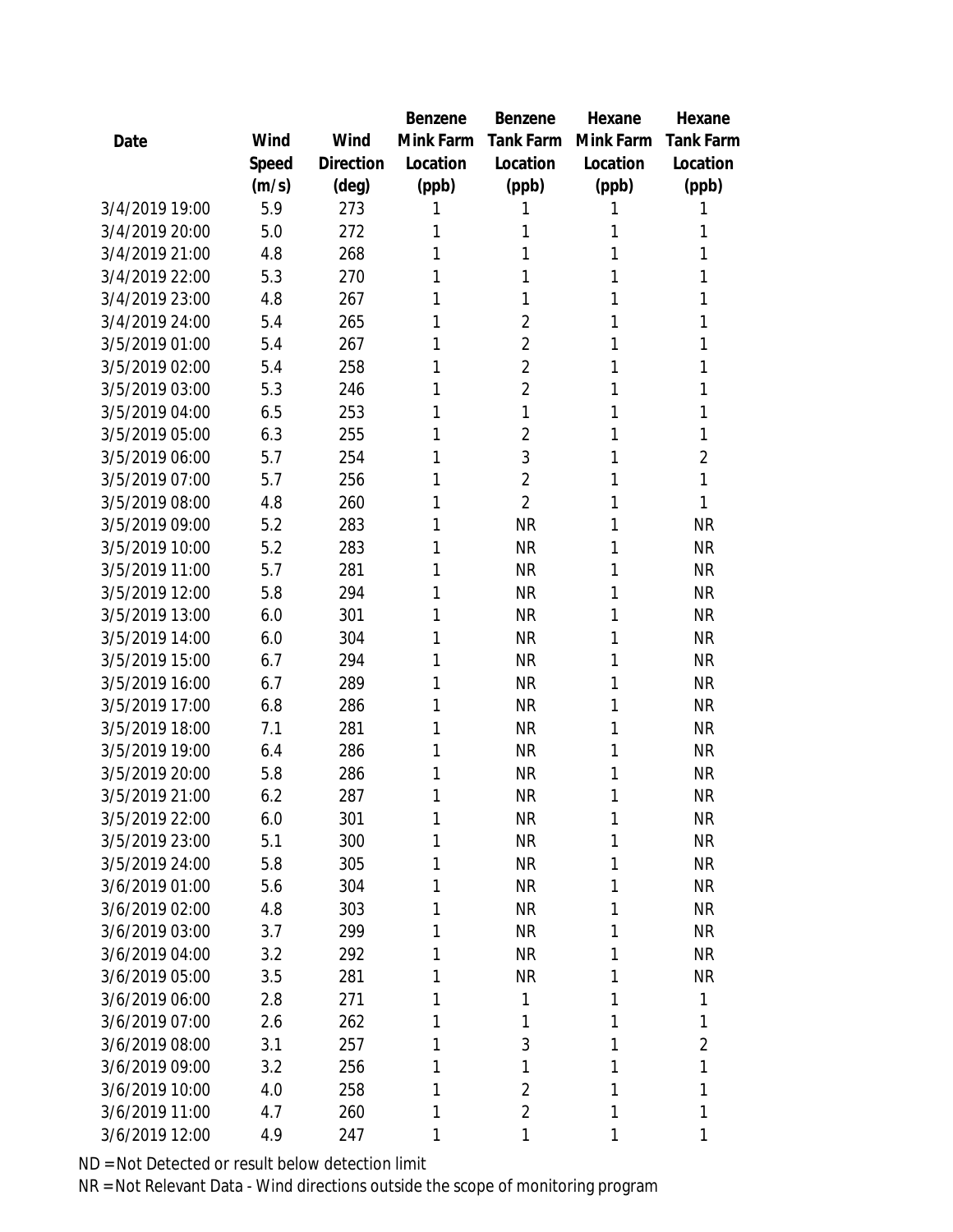|                |       |           | Benzene   | Benzene        | Hexane    | Hexane    |
|----------------|-------|-----------|-----------|----------------|-----------|-----------|
| Date           | Wind  | Wind      | Mink Farm | Tank Farm      | Mink Farm | Tank Farm |
|                | Speed | Direction | Location  | Location       | Location  | Location  |
|                | (m/s) | (deg)     | (ppb)     | (ppb)          | (ppb)     | (ppb)     |
| 3/6/2019 13:00 | 5.2   | 242       | 1         | 1              | 1         | 1         |
| 3/6/2019 14:00 | 5.7   | 247       | 1         | 1              | 1         | 1         |
| 3/6/2019 15:00 | 6.0   | 250       | 1         | 1              | 1         | 1         |
| 3/6/2019 16:00 | 5.9   | 258       | 1         | 1              | 1         | 1         |
| 3/6/2019 17:00 | 6.2   | 260       | 1         | 1              | 1         | 1         |
| 3/6/2019 18:00 | 6.3   | 257       | 1         | 1              | 1         | 1         |
| 3/6/2019 19:00 | 5.6   | 260       | 1         | 1              | 1         | 1         |
| 3/6/2019 20:00 | 5.8   | 257       | 1         | $\overline{2}$ | 1         | 1         |
| 3/6/2019 21:00 | 4.9   | 261       | 1         | $\overline{2}$ | 1         | 1         |
| 3/6/2019 22:00 | 3.6   | 270       | 1         | 3              | 1         | 1         |
| 3/6/2019 23:00 | 3.6   | 281       | 1         | <b>NR</b>      | 1         | <b>NR</b> |
| 3/6/2019 24:00 | 4.3   | 299       | 1         | <b>NR</b>      | 1         | <b>NR</b> |
| 3/7/2019 01:00 | 5.6   | 314       | 1         | <b>NR</b>      | 1         | <b>NR</b> |
| 3/7/2019 02:00 | 4.8   | 326       | 1         | <b>NR</b>      | 1         | <b>NR</b> |
| 3/7/2019 03:00 | 3.5   | 338       | 1         | <b>NR</b>      | 1         | <b>NR</b> |
| 3/7/2019 04:00 | 2.6   | 341       | 1         | <b>NR</b>      | 1         | <b>NR</b> |
| 3/7/2019 05:00 | 2.4   | 337       | 1         | <b>NR</b>      | 1         | <b>NR</b> |
| 3/7/2019 06:00 | 1.8   | 342       | 1         | <b>NR</b>      | 1         | <b>NR</b> |
| 3/7/2019 07:00 | 1.6   | 358       | 1         | <b>NR</b>      | 1         | <b>NR</b> |
| 3/7/2019 08:00 | 1.7   | 17        | 1         | <b>NR</b>      | 1         | <b>NR</b> |
| 3/7/2019 09:00 | 2.9   | 36        | 1         | <b>NR</b>      | 1         | <b>NR</b> |
| 3/7/2019 10:00 | 2.5   | 48        | <b>NR</b> | <b>NR</b>      | <b>NR</b> | <b>NR</b> |
| 3/7/2019 11:00 | 1.7   | 89        | <b>NR</b> | <b>NR</b>      | <b>NR</b> | <b>NR</b> |
| 3/7/2019 12:00 | 1.8   | 125       | <b>NR</b> | <b>NR</b>      | <b>NR</b> | <b>NR</b> |
| 3/7/2019 13:00 | 2.1   | 134       | <b>NR</b> | <b>NR</b>      | <b>NR</b> | <b>NR</b> |
| 3/7/2019 14:00 | 1.8   | 125       | <b>NR</b> | <b>NR</b>      | <b>NR</b> | <b>NR</b> |
| 3/7/2019 15:00 | 1.7   | 109       | <b>NR</b> | <b>NR</b>      | <b>NR</b> | <b>NR</b> |
| 3/7/2019 16:00 | 2.0   | 102       | <b>NR</b> | <b>NR</b>      | <b>NR</b> | <b>NR</b> |
| 3/7/2019 17:00 | 2.5   | 107       | <b>NR</b> | <b>NR</b>      | <b>NR</b> | <b>NR</b> |
| 3/7/2019 18:00 | 2.3   | 108       | <b>NR</b> | <b>NR</b>      | <b>NR</b> | <b>NR</b> |
| 3/7/2019 19:00 | 2.6   | 96        | <b>NR</b> | <b>NR</b>      | <b>NR</b> | <b>NR</b> |
| 3/7/2019 20:00 | 2.4   | 96        | <b>NR</b> | <b>NR</b>      | <b>NR</b> | <b>NR</b> |
| 3/7/2019 21:00 | 2.4   | 97        | <b>NR</b> | <b>NR</b>      | <b>NR</b> | <b>NR</b> |
| 3/7/2019 22:00 | 2.6   | 85        | <b>NR</b> | <b>NR</b>      | <b>NR</b> | <b>NR</b> |
| 3/7/2019 23:00 | 2.5   | 94        | <b>NR</b> | <b>NR</b>      | <b>NR</b> | <b>NR</b> |
| 3/7/2019 24:00 | 2.8   | 94        | <b>NR</b> | <b>NR</b>      | <b>NR</b> | <b>NR</b> |
| 3/8/2019 01:00 | 2.4   | 98        | <b>NR</b> | <b>NR</b>      | <b>NR</b> | <b>NR</b> |
| 3/8/2019 02:00 | 2.7   | 105       | <b>NR</b> | <b>NR</b>      | <b>NR</b> | <b>NR</b> |
| 3/8/2019 03:00 | 3.0   | 112       | <b>NR</b> | <b>NR</b>      | <b>NR</b> | <b>NR</b> |
| 3/8/2019 04:00 | 2.3   | 117       | <b>NR</b> | <b>NR</b>      | <b>NR</b> | <b>NR</b> |
| 3/8/2019 05:00 | 2.1   | 101       | <b>NR</b> | <b>NR</b>      | <b>NR</b> | <b>NR</b> |
| 3/8/2019 06:00 | 1.9   | 88        | <b>NR</b> | <b>NR</b>      | <b>NR</b> | <b>NR</b> |